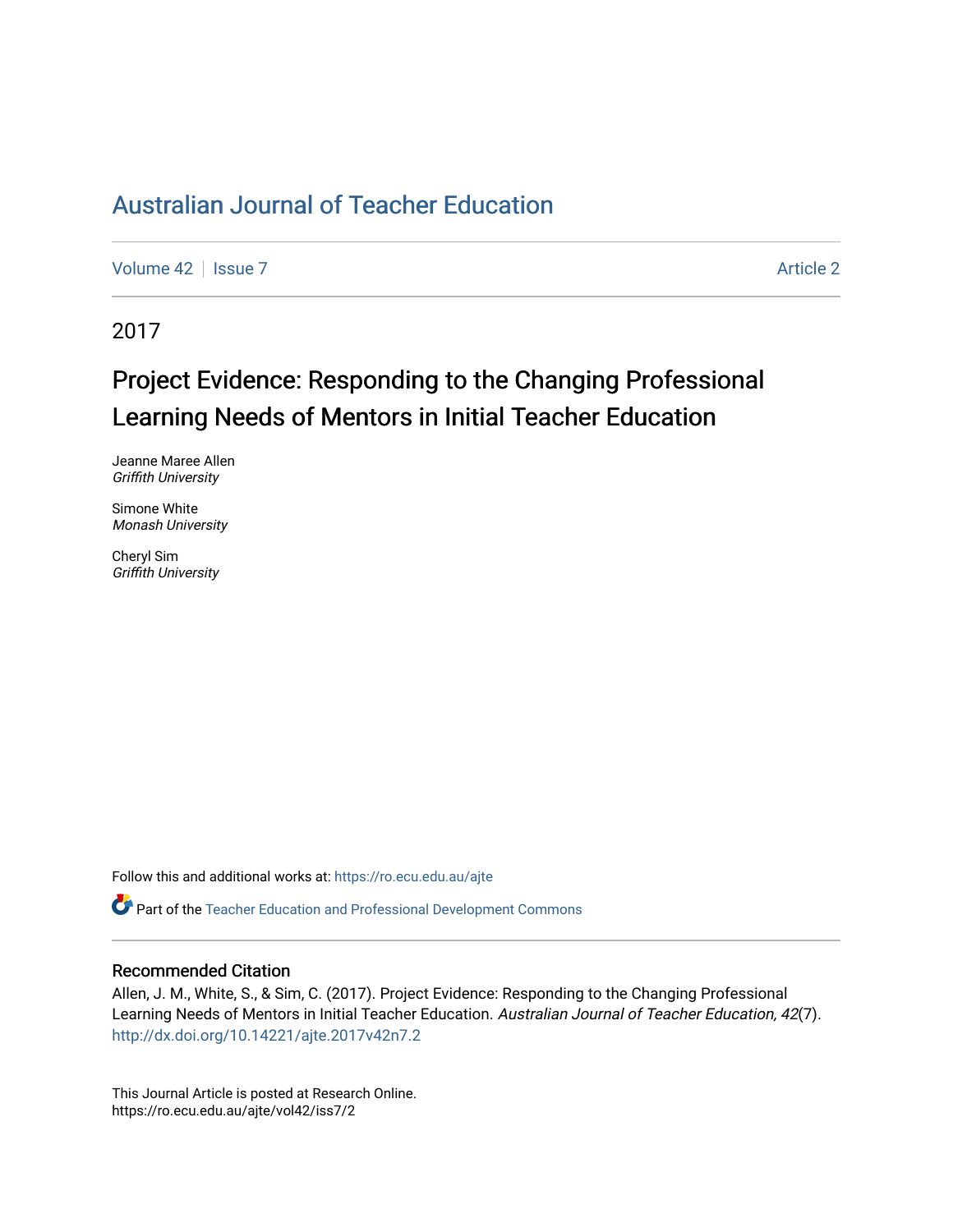### *Project Evidence:* **Responding to the Changing Professional Learning Needs of Mentors in Initial Teacher Education**

Jeanne Maree Allen Cheryl Sim Griffith University Simone White Monash University

*Abstract: This positioning paper seeks to contribute to the knowledge base of the changing professional learning needs of supervising or mentor teachers in initial teacher education. To do so, we draw from the work of Project Evidence, an Australian Office of Learning and Teaching funded project, designed to support teacher education through the development of a professional learning website. Our focus in this paper is our growing understanding of the complex work of teachers as they navigate new supervisory and mentoring roles in the current education context of high stakes standardisation. We examine the implications for their changing work practices within the policy imperative to build effective school-university partnerships in teacher education. Within this context, we discuss the ways in which Project Evidence has attempted to (re)position the emphasis of the work of the mentor teacher away from the dual role of assessor and supervisor to encompass their own professional learning.* 

#### **Introduction**

Unlike in some countries, for example England and the United States, initial teacher education (ITE) in Australia remains located within the higher education sector. Pre-service teachers typically complete a four year Bachelor of Education degree or a post-graduate two year Master of Teaching degree. They spend the majority of their time learning at the university site with some time spent in schools. Over their degree they complete mandated practicum days or professional experience (a term we use throughout this paper), usually constructed in block periods (of, for example, three weeks). Pre-service teachers in schools are typically assigned a supervising or mentor teacher who takes the main responsibility for mentoring and assessing their professional learning, while the university takes responsibility for assessing the course/program work and ultimately awarding the degree. The processes for selecting mentors and matching them to pre-service teachers are generally ad hoc. To date, there is little to no professional development required of mentor teachers in order to supervise/mentor a pre-service teacher.

Following international trends (see, for example, Zeichner, 2014), this type of university-led delivery model has come under increasing public scrutiny and critique, with calls for more alternative pathways into teaching (for example, Teach for Australia) and more pre-service teacher time to be spent in schools. With such calls for more time in schools comes a heavier emphasis and greater responsibility on the classroom teacher to be more involved in ITE through the provision of increased support to pre-service teachers. Underpinning current debates about the best place/s to learn to teach, and with whom, are the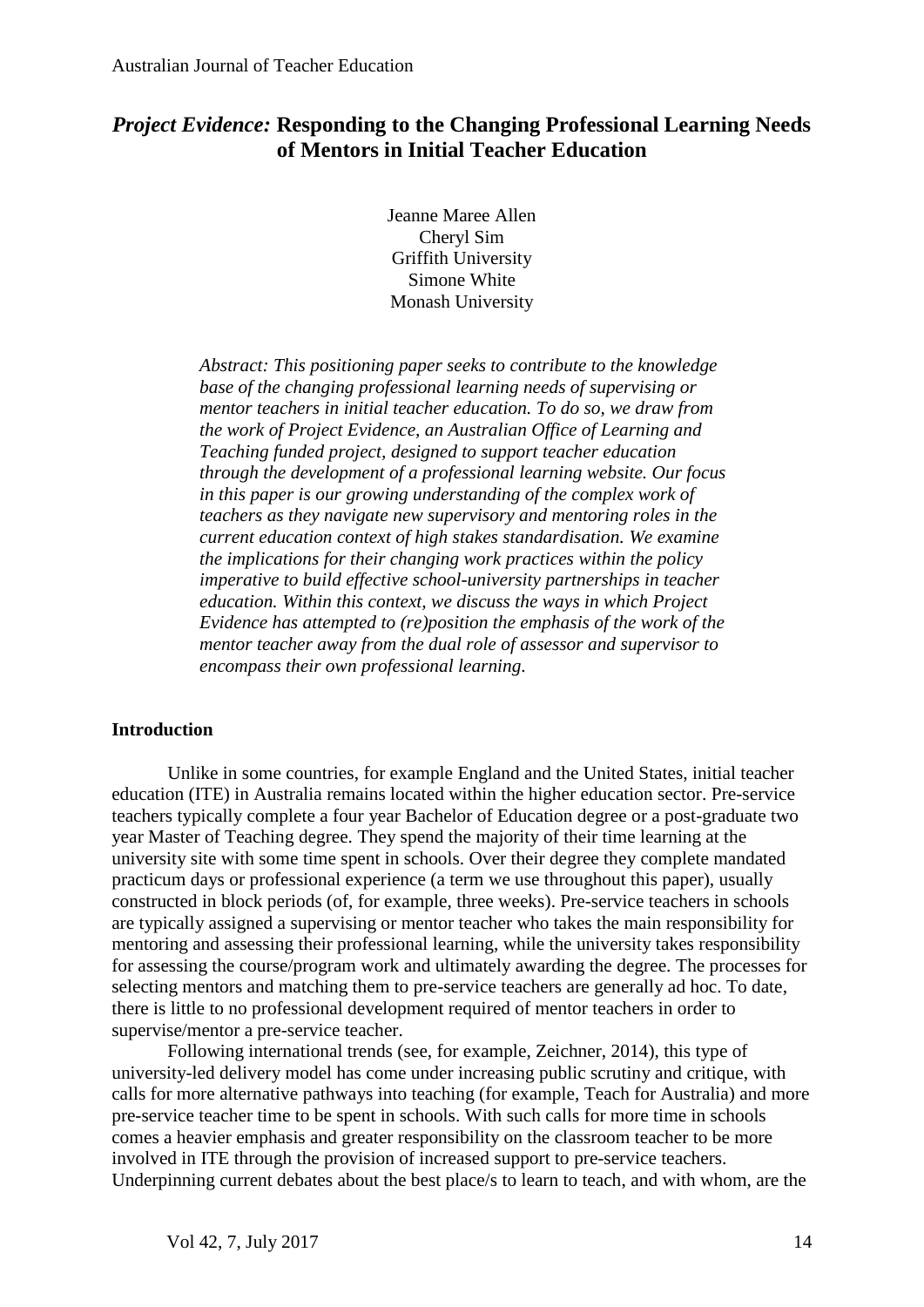recurrent issues of how best to link theory and practice, and persistent questions about how schools and universities can most effectively serve as sites of learning to teach. Zeichner (2014) states that these debates are:

*… concerned with the most basic questions about teaching and teacher education, such as the nature of the role for which we are preparing teachers, who should prepare them, when and where should this preparation take place, and what should be the content of the preparation programme. (p. 551)*

These types of questions are not new; indeed, they revisit in many ways the different approaches of the "apprenticeship" and "laboratory" models as described by Dewey (1904) over a century ago. In the apprenticeship or traditional model, the pre-service teacher is positioned, as the name implies, as an apprentice to a "master teacher," fostering what some have described as a technicist view of teaching. As Le Cornu and Ewing (2008) note:

*The focus [in this model] was placed firmly on student teachers mastering skills, techniques and methods of teaching. This traditional approach to professional experience stems from what Zeichner (1983) has described as a behaviourist orientation to teacher education. In this performance based or competency approach the skills (or microskills) relevant to the act of teaching are specifically defined. (p. 1801)*

In the laboratory model, practice in schools is viewed more as an opportunity for inquiry and reflection by both the pre-service teacher and the mentor teacher. Le Cornu and Ewing (2008) describe this type of model as "a reflective orientation" in which "student teachers go beyond a consideration of the technical skills of teaching to consider the moral and ethical issues involved in teaching and learning in a particular social context" (p.1802). As co-collaborators in *Project Evidence*, we endorse a "laboratory" model and extend upon this, using a community of practice approach drawing on the work of Wenger (1999). We acknowledge that this approach however requires significant support and professional learning for mentors and that the enactment of such models is not easy within high stakes testing and standardisation.

#### **Australian Policy Context: Implications for Initial Teacher Education**

Finding themselves under increasing accountability measures and pressures, teachers often express concern about their capacity to provide an effective environment in which to support and mentor those in pre-service teacher education. Coupled with this is the heightened attention on the role and work of mentor teachers, which has come about through the increase in emphasis on pre-service teacher time in schools. ITE mentoring has also become increasingly pivotal politically in the endeavour to improve teacher education, as evidenced, for example, in the 2014 report on Australian initial teacher education (Teacher Education Ministerial Advisory Group [TEMAG], 2014), which identified the need to establish more structured and mutually beneficial partnerships, with mentoring highlighted as a key driver of change. In its response to the report, the Australian Government stated:

*To ensure new teachers are entering classrooms with sufficient practical skills, the Advisory Group recommends ensuring experiences of appropriate timing; length and frequency are available to all teacher education students. Placements must be supported by highly-skilled supervising teachers who are able to demonstrate and assess what is needed to be an effective teacher. The Advisory Group strongly states that better partnerships between universities and schools are needed to deliver high quality practical experience. (Department of Education and Training, 2015, p. 7)*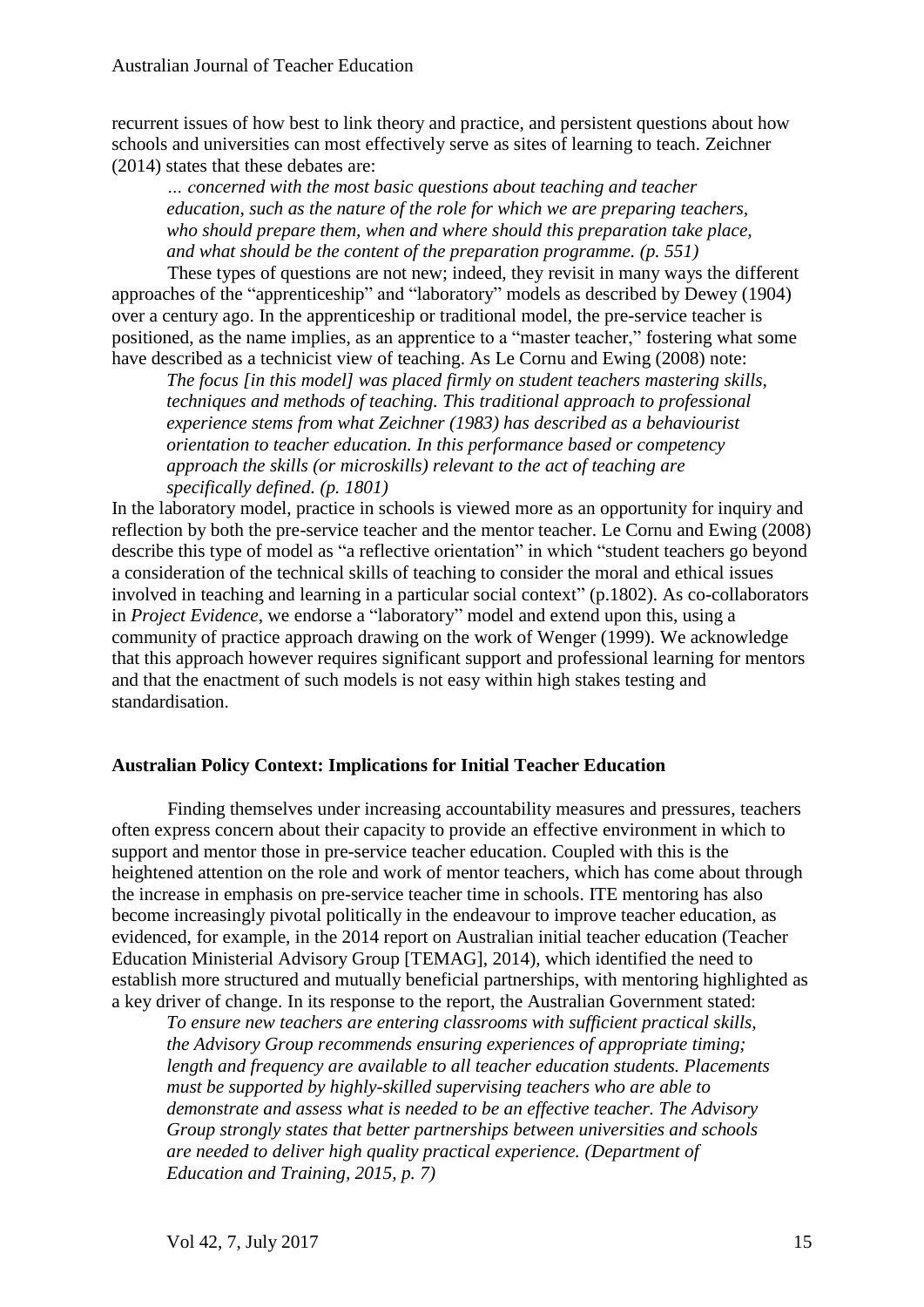In this context, it is understandable that teachers report experiencing significant role pressure in effectively fulfilling the responsibilities associated with mentoring pre-service teachers.

The ITE reform agenda has been building for some time now. The Australian work undertaken in *Project Evidence*, a professional learning website designed to support teacher education, was contextualised in two major international teacher education policy reform movements. The first, following the lead of England, is an increasing focus on schooluniversity partnership models and a focus on teacher practical skills, described as "a practicum turn" (Mattsson, Eilersten, & Rorrison, 2011), with its shift towards more schoolbased and, in some countries, school-led ITE. The second, through the measurement and accountability movement, is the move towards high stakes testing and standardisation of teaching and teacher education (see, e.g., Australian Institute for Teaching and School Leadership, 2014; National Council for Accreditation of Teacher Education, 2014; United Kingdom Department of Education, 2011).

As such, these two movements have placed a greater focus on the role and work of the mentor teacher. The shift in reforms towards constructing ITE as a shared enterprise across schools and universities, for example, has highlighted a number of tensions that exist between the two sectors, including how stakeholders view and enact their roles and responsibilities (Allen, 2011; Montecinos, Walker, & Maldonado, 2015). Our interest in this paper is focused squarely on mentors and on how their work and practices are being (re-)conceptualised and represented in current policy times, and the associated professional learning implications. We begin this investigation by providing an overview of the literature around ITE mentoring and discuss some of the changes occurring within the partnership and standardisation agenda to provide the context for the work of *Project Evidence*.

#### **Mentoring in ITE**

As mentioned earlier, during their professional experience placements in schools preservice teachers are usually appointed to experienced teacher/s as their central point of contact. The latter, who have been named by many terms in the literature, including cooperating teachers, supervisors and, more commonly in recent times, mentors, play a significant role in the transition from pre-service teacher to graduate teacher. How mentoring models are constructed and implemented varies significantly across schooling contexts (Ambrosetti & Deckers, 2010; Wang & Odell, 2002), which is to be expected given the myriad structural, teaching, learning and pedagogical approaches undertaken in schools, nationally and internationally. However, questions inevitably arise around the role and responsibilities of mentors, and the type and level of support that is provided to them in their mentoring role. While there is a plethora of literature around ITE mentoring, a shared understanding about the changing role that mentors play in teacher preparation and their professional learning needs is still lacking. Hudson (2013) refers to ITE mentoring practices as "haphazard" (p. 363) and notes that mentors "do not require any training or further qualification whatsoever. Indeed, there is no standard for mentoring in Australian education systems (or elsewhere)" (Hudson, 2010, p. 39). In principle, this need not necessarily be perceived as problematic (Bearman, Blake-Beard, Hunt, & Crosby, 2007; Lentz & Allen, 2007); commentators such as Bearman et al. (2007), for example, suggest that, instead of expending effort reaching total agreement about a precise definition of mentoring, it is sufficient for researchers to agree on the core components of a definition, provided they are explicit about the divergent elements that constitute their own local definitions. While we agree that context matters (as we show below), we also argue that with the growing move towards national Standards, there would appear to be a pressing need for a more transparent,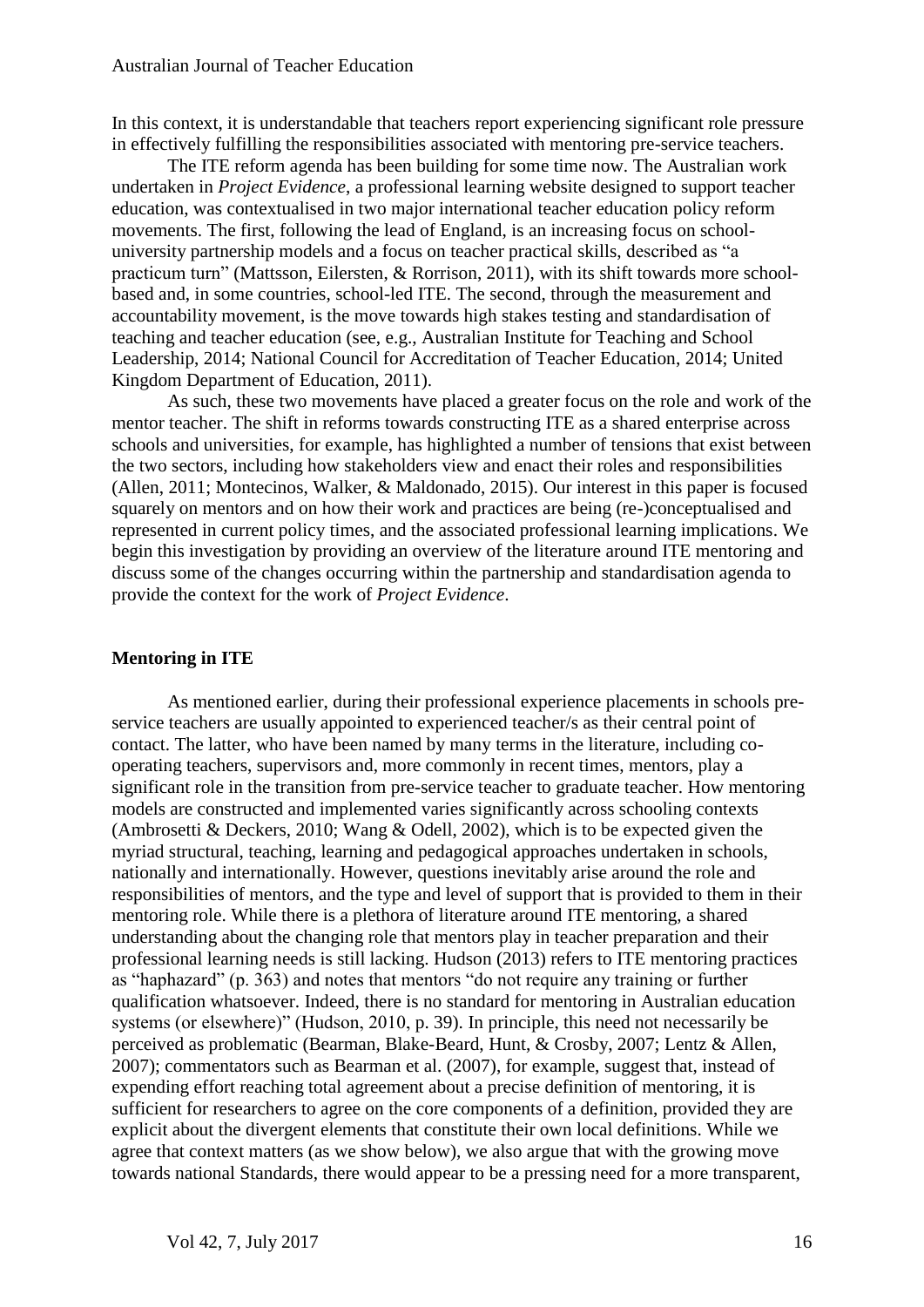rigorous approach to be articulated for mentors working with pre-service teachers within and across diverse contexts. Additionally, we need to broaden the understanding of professional learning of mentor teachers rather than to view this as simply "training" mentors to use the Standards as a form of assessment compliance measure alone.

Until recently, the responsibility for gathering evidence and judging pre-service teachers' performance during their professional experience has been an often muted and largely unchallenged issue. A common practice has been that school staff (generally the assigned mentor/s or supervisor/s) assess the pre-service teacher's practice in accordance with the requirements stipulated by the university. While contact is usually made between the university and school in relation to the professional experience placements (through school visits and the like), the onus to assess the pre-service teacher rests predominantly on the mentor teacher<sup>1</sup>. In Australia, the introduction of the Australian Professional Standards for Teachers (APST) (Australian Institute for Teaching and School Leadership [AITSL], 2014) has led to increased scrutiny, on the one hand, on the quality of mentoring in relation to the decisions made to form valid and reliable judgements about pre-service teachers' achievements against the Graduate Standards, and, on the other, on the provision of direction and support provided in this regard by universities.

One of the resulting challenges for mentors in this context is that they are now required not only to fulfil the dual role of mentoring and assessing, but also to perform the latter in a highly regulated assessment environment. As Le Cornu (2010) comments, "one might argue that although the role of mentor teacher has not changed too much, the responsibilities associated with the role have" (p. 200). This brings us to the vexed issue of identifying the primary purpose of mentoring in ITE—is it mentoring or supervision, or both?

Our preference for the term *mentor* in this paper is in acknowledgement of the complexity of the role, insufficiently captured, in our view, in the notion of supervisor alone. It is worth noting, however, that the APST refer to *supervisors* rather than mentors, which signals that the former term will remain part of the nomenclature into the foreseeable future. This fact notwithstanding, the term 'supervisor' can be seen to suggest a narrower, more confined construct that fails to encapsulate the "complex social interactions that mentor teachers and pre-service teachers construct and negotiate for a variety of professional purposes and in response to the contextual factors they encounter" (Fairbanks, Freedman, & Kahn, 2000, p. 103). This is a contested notion, however, and one that is not confined to ITE (see, e.g., Bray & Nettleton, 2007; Naweed & Ambrosetti, 2015; Walkington, 2005). In their study of several health professions, for example, Bray and Nettleton (2007) concluded that mentors commonly experience role confusion in carrying out the role of both pastoral and collegial mentor and clinical assessor.

A number of commentators point to the same dichotomy in ITE (Bryan & Carpenter, 2008; Colley, 2002; Maynard, 2000; Yayli, 2008), which Bradbury and Koballa Jr (2008) argue places mentors and pre-service teachers "in a confusing and untenable position" (p. 2136). It has been long established that, through their work in practice, mentors and preservice teachers negotiate and construct the role of the mentor (see, for example, Monaghan & Lunt, 1992). However, with the devolution of teacher education to a more intrinsically shared practice between universities and schools, and with the associated ascendance of the importance of mentoring in ITE, universities are now being called upon to play a greater role in providing support to mentors, particularly through professional learning, and in fostering and sustaining communication between mentors and pre-service teachers (Bradbury & Koballa Jr, 2008).

<u>.</u>

<sup>&</sup>lt;sup>1</sup> In accredited Australian ITE programs, however, the university holds final responsibility for the award of grades.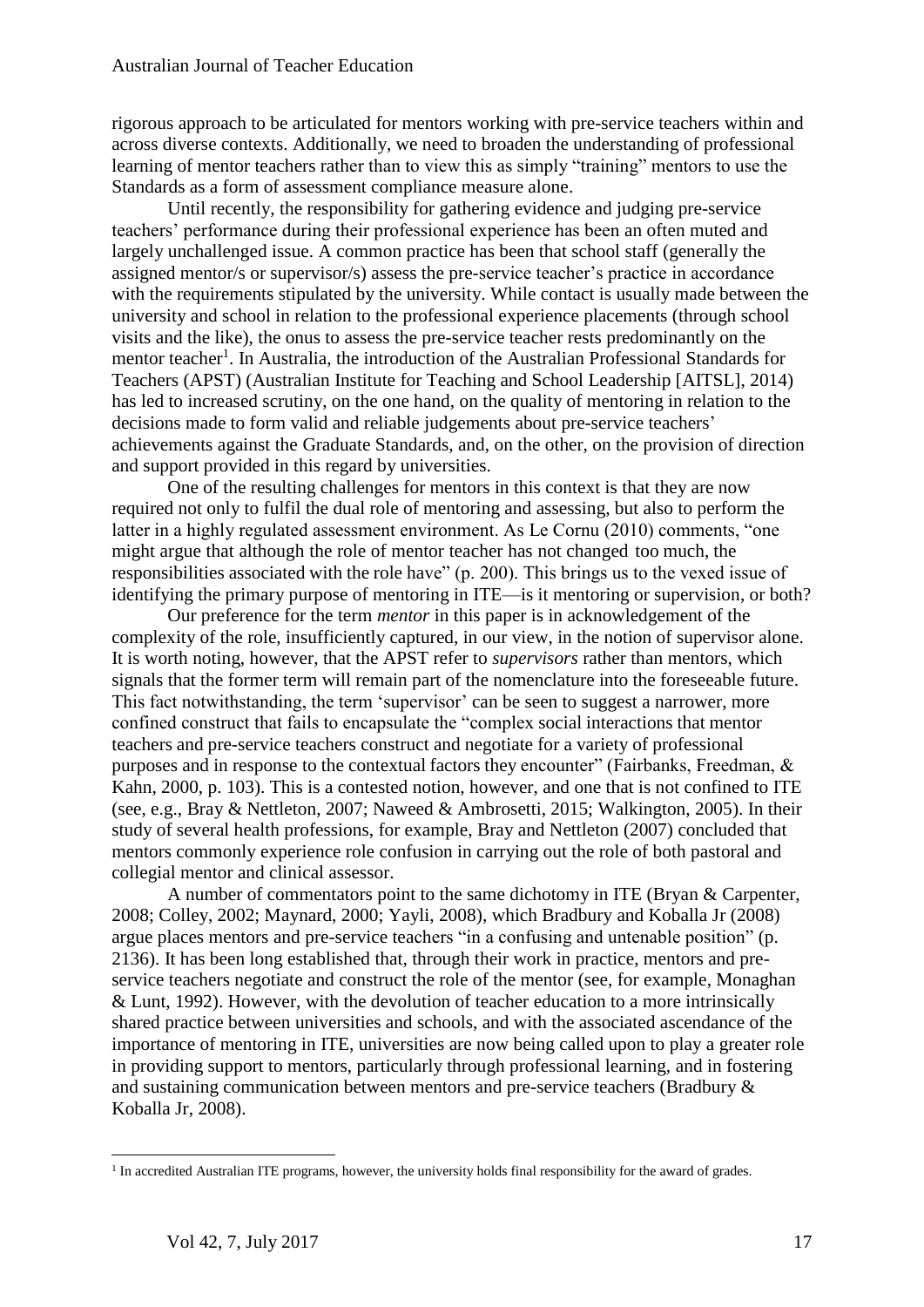The importance of building productive relationships is not only about the internal school dynamics during the placement. The development of effective partnerships between university teacher education institutions and the schools where placements are negotiated needs to be part of any endeavour involving valid and reliable assessment of the pre-service teacher. Both sites provide learning experiences that are then assessed; and the learning developed in one site is significant to the learning occurring in the other. Thus, both sites affect the quality of the learning that occurs and are important to the assessment results for a pre-service teacher. It is within this context that *Project Evidence* emerged as a professional learning response to the need for an evidence base for mentor teachers (and other stakeholders) in making judgements against the Standards while supporting pre-service teachers.

#### **Project Evidence**

*Project Evidence* was funded between 2010 and 2012 by an Australian Learning and Teaching Council (ALTC) grant<sup>2</sup> to respond to and support those engaged in the wide range of school settings in which ITE professional experiences occur. The key objective was to develop a professional learning site that enables those who are engaged in teacher education to examine and develop their understanding of assessing and making judgements about preservice teachers' practice during professional experience. An Office of Learning and Teaching extension grant<sup>3</sup> (2013-2014) enabled some of the project team to further extend and develop the website and promote its usefulness as a professional learning tool. The website is available at [http://teacherevidence.net/.](http://teacherevidence.net/) We consider both projects in this paper.

The *Project Evidence* site is comprised of five learning modules targeted towards the role and work of mentor teachers and inclusive of pre-service teachers and teacher educators. The five modules deal with: professional learning; professional standards; professional roles; evidence; and making judgements. Included across the modules is an array of resources in the form of video clips of pre- and in-service teacher practice, textual narratives, inquiry questions and reflection activities. One of the key purposes in developing *Project Evidence* was to address the complexities of assessing professional experience placements as a collaborative enterprise between university academics and experienced mentor teachers. We sought to develop shared understandings of what constitutes, in a school setting, valid evidence for making judgements about an individual pre-service teacher's performance as measured against the Standards. As outlined on the website:

*[Project Evidence] has been designed as a place for professional learning, providing a range of information, activities and resources to support the schoolbased [mentors] … university-based teacher educators and pre-service teachers who seek to improve the partnerships that are so critical to the development of future teachers. (http://teacherevidence.net/)*

The development of *Project Evidence* was predicated on the need to respond to the requirements of the current context of standardisation, and the outcomes of the project were a direct result of seeking to clarify and support mentors' responsibilities for both the knowledge building of pre-service teachers and, importantly, for making evidence-based judgements about their achievements.

1

<sup>2</sup> Sim, C., Freiberg, J., White, S., Allard, A., Le Cornu, R., & Carter, B. (2012)*. Using Professional Standards: Assessing work integrated learning in initial teacher education [online resource].* Melbourne, Vic: ALTC.

<sup>&</sup>lt;sup>3</sup> The project team for the extension grant was C. Sim, S. White, J. M. Allen, and W. Lang.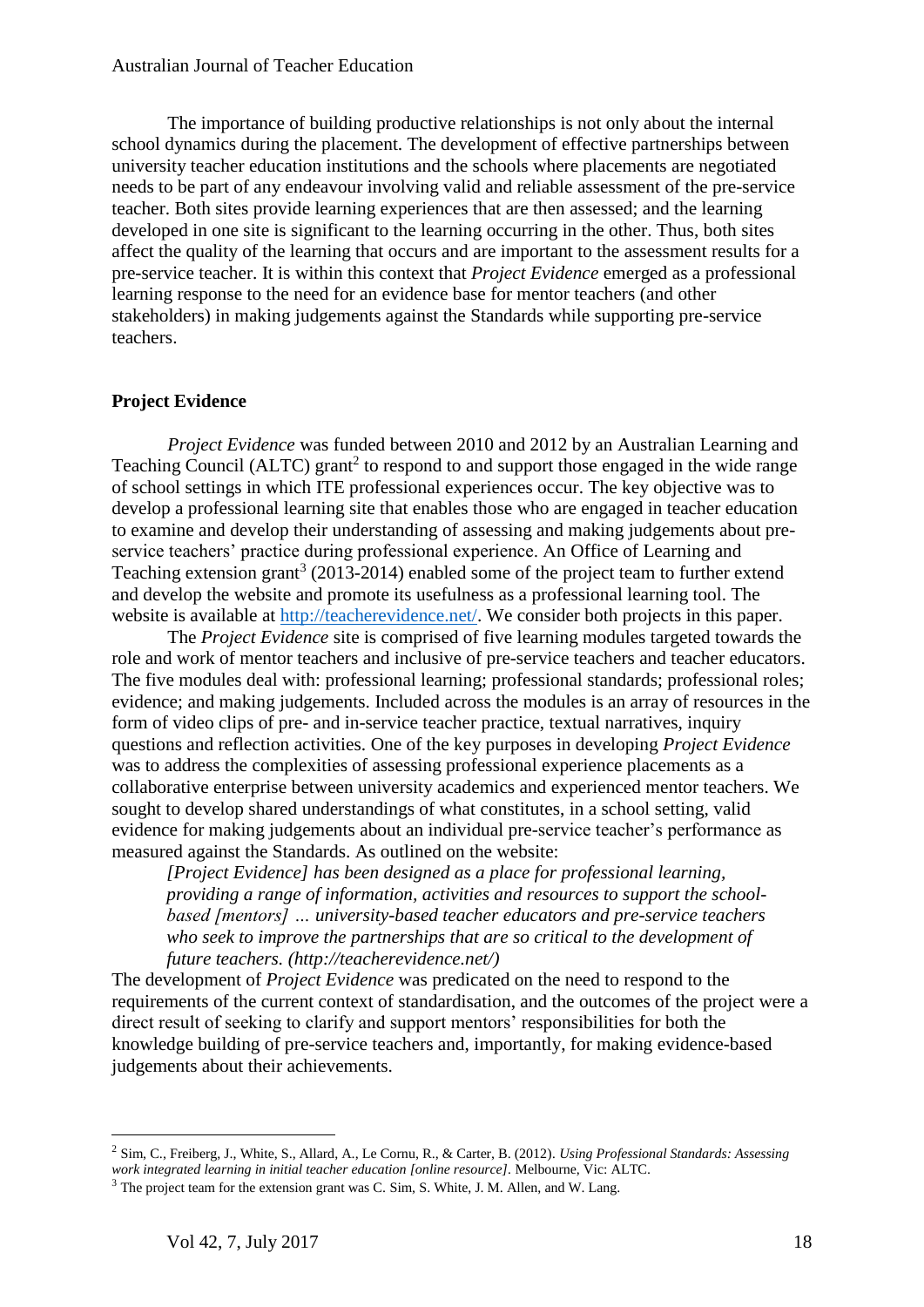#### **A Participatory Professional Learning Model**

The original *Project Evidence* team conceptualised and developed what they referred to as a Participatory Professional Learning (PPL) model (Figure 1), acknowledging the role of shared learning and joint construction involved in learning what it means to teach within a "collegial learning relationship instead of an expert, hierarchical one-way view" (Le Cornu & Ewing, 2008, p. 1803).



**Figure 1: The Participatory Professional Learning Model**

This model then enabled the next project team (authors of the current paper) to address the challenge of making evidence-informed decisions within the multi-dimensional community of practice (Wenger, 1999) of professional learning. The first project team established three state-based communities of practitioners, each facilitated by two members of the project team, which were referred to as Communities of Reflective Practitioners (CRP) (Wenger, 2000). Each CRP consisted of ten mentor teachers drawn from a range of diverse schooling contexts (for example, rural, regional and urban). The selection of CRP mentors was based on their record as experienced and expert mentor teachers who supported the professional development of pre-service teachers in their particular school sites. The three CRPs worked to consider the key questions embedded in the PPL model and to develop an evidence base that was pertinent both at the state and— through working collaboratively and sharing their findings —national levels.

The primary goal of the community of practice approach used in this model, as Buysse, Sparkman and Wesley (2003) explain, is to promote dialogue and inquiry for the purpose of supporting a learning environment in which practice is improved. The clear intention of both projects was to co-design with mentor teachers. Key features of the community of practice model were drawn from the literature and can be summarised in terms of four core elements required for effective professional collaboration and knowledge building: (1) knowledge is generated and shared within a social and cultural context (Barab & Duffy, 2000; Lave & Wenger, 1991; Palincsar, Magnusson, Marano, Ford, & Brown, 1998); (2) understanding and experience are in constant interaction (Australian Government, 2005; Buysse et al., 2003; Schön, 2003); (3) dissemination of knowledge occurs in practice environments (Lave & Wenger, 1991); and (4) reflection and critical thinking are enabled through interaction (Wenger, 1999). Accordingly, the project's design was based on a collaborative, iterative process, using strategies whereby participants were encouraged to actively reflect on their own practices through dialogue with their peers (Le Cornu, 2009).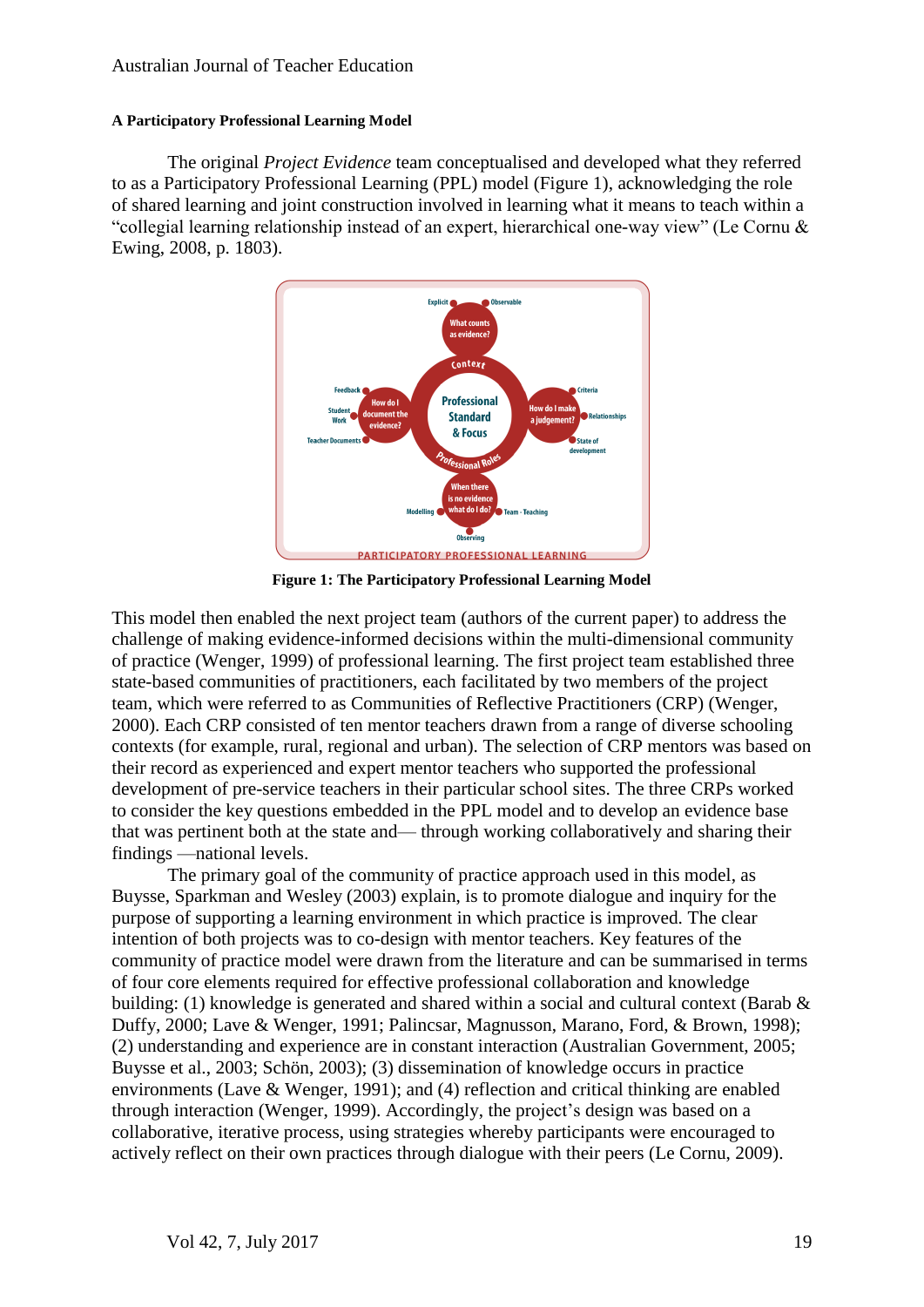#### Australian Journal of Teacher Education

The development of the model was a means to reposition the professional learning of mentor teachers and their pre-service teachers together in a "third" or "hybrid" space of learning to teach. Hybrid space is founded on the notion of "in between spaces" that exist in the "overlap and displacement of domains of difference" (Bhabha, 1994, p. 2). In our project, the *domains of difference* applied in the perceived, traditional education divides between: university and school; course curriculum and professional experience; teaching and teacher education; and teacher and pre-service teacher. As Zeichner (2010) notes, "hybrid space is required to overcome the traditional dichotomy of academic and practitioner knowledge and to resolve one of the central problems that has plagued university-based teacher education, namely, the disconnect between the campus and school-based components of programs" (p. 89). Rather than adopt an either/or approach, hybrid spaces enable a "both and also" (Soja, 1996) approach, allowing multiple stakeholders such as pre-service teachers, teachers and teacher educators to learn *with* and *from* each other. Thus, the work done in *Project Evidence* was conceived of and enacted in a multi-dimensional approach, as illustrated in Figure 2.



**Figure 2: The** *Project Evidence* **multi-dimensional approach**

Importantly, developing and engaging in the PPL model within this broader collaborative space enabled us to incorporate the Professional Standards without creating tensions that often occur when changes, such as the introduction of the Standards, are perceived as imposed.

The parameters of the PPL model highlight the importance of context in learning to teach. As Kennedy (1999) notes, the main point of learning in professional experience for teachers is to move from an intellectual understanding to enactment in practice. Doing so is contingent on the situation in which pre-service teachers find themselves, and provides a challenging context for both pre-service teachers, who are required to enact their understandings in practice, and for their mentor teachers, who must make judgements about their achievements. In summary, the *Project Evidence* approach sought to:

- acknowledge the experiences of all stakeholders;
- develop resources informed by the ideas and practices from communities of experienced teachers and pre-service teachers; and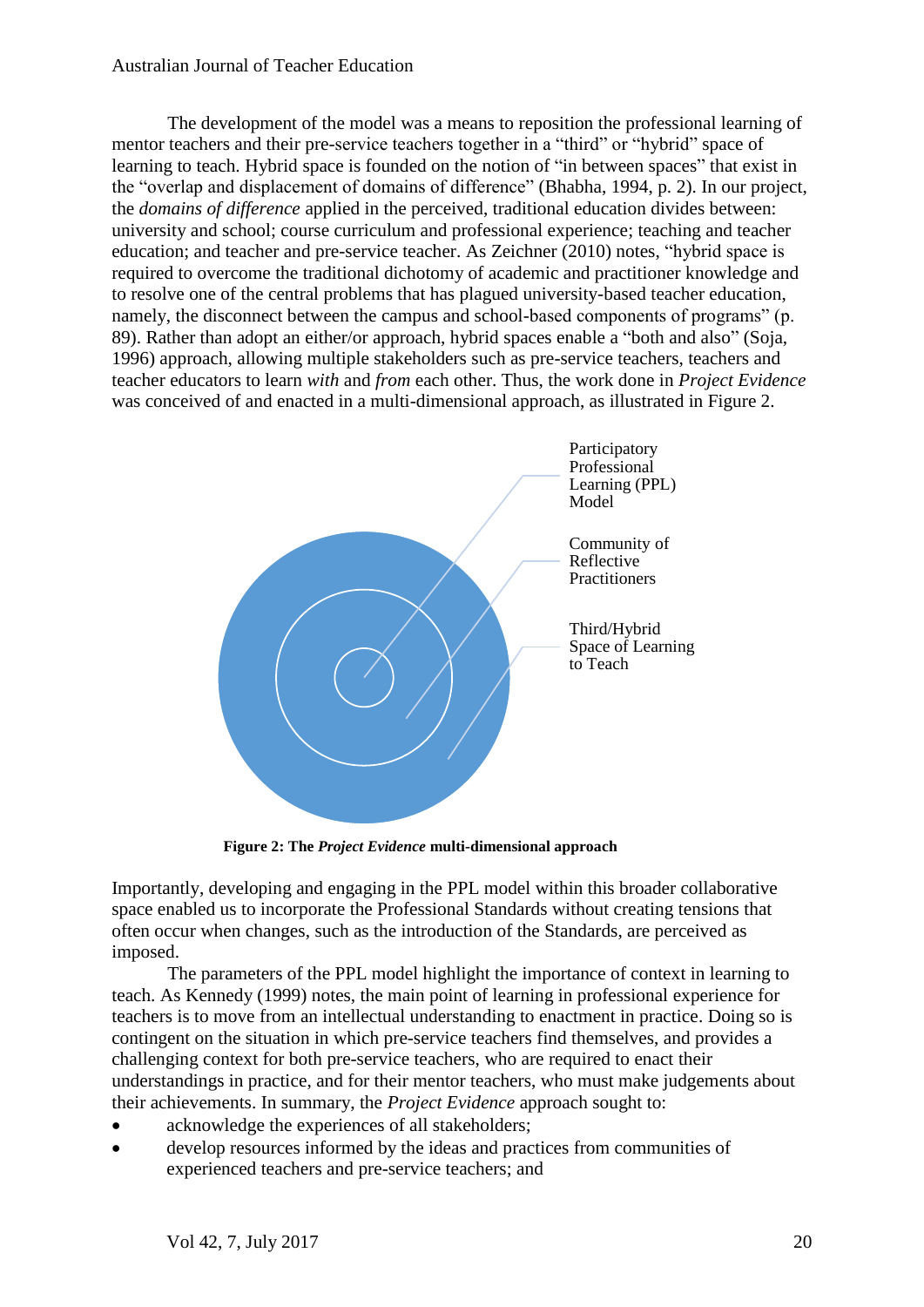#### Australian Journal of Teacher Education

• enable the knowledge and best practice about professional learning to be shared rather than limited to single sites.

The PPL model highlights the shift in thinking about the work of mentoring as that of both learning and teaching *and* assessing, enabling mentors to view their work with pre-service teacher/s as an opportunity to provide guidance and support through a platform that requires them to make their own practice explicit.

#### **The Way Forward**

The conditions for effective and sustainable mentoring practices have been identified by researchers such as Hobson, Ashby, Malderez and Tomlinson (2009) who argue for stronger contextual support for mentoring, effective mentor selection and pairing processes, and mentor preparation, including strategy development. There remains much work to be done, however, in establishing rigorous and sustainable programs and practices in this domain, as well as systematic research in the field (Cochran-Smith & Zeichner, 2005; Orland-Barak, 2014; Orland-Barak & Hasin, 2010). While building productive relationships is at the core of teacher education, the role of the school-based mentor, as indicated above, is often ambiguous and high in tension, particularly when trying to find a balance between mentoring and assessing a pre-service teacher (Ambrosetti & Dekkers, 2010; Hudson & Hudson, 2010; Hudson & Millwater, 2008; Johnston, 2010; Laker, Laker, & Lea, 2008; Sim, 2011). As Feiman-Nemser (2001) emphasised, school-based learning has the potential to foster powerful teaching and to develop the dispositions and skills of continuous improvement but it must be acknowledged that this is situated in practice and in a relationship with an experienced teacher.

We need evidence as to what works in enhancing the professional learning and development of pre-service teachers such that they are enabled to improve the learning outcomes of students in their care—surely a fundamental goal of schooling. The existing evidence base for mentoring is limited by the fact that the research is focused predominantly on mentees' and mentors' beliefs and perceptions about mentoring (Hobson et al., 2009). Thus, to a large extent we are in a position where "what student teachers learn about teaching practice from their cooperating teachers remains an unanswered question" (Rajuan, Beijaard, & Verloop, 2008, p. 131).

Clearly, then, these are challenging times in terms of responding to the needs of those working in the professional experience domain of ITE. *Project Evidence* was designed to make a contribution in this area. While forthcoming papers will deal with other dimensions of the project, we emphasise in this paper the work done through the project to support the professional learning of the mentor. As noted above, our work in this area enabled us to position the mentor beyond the usual dualism of "supervisor" and "assessor" to incorporate the mentor's own professional learning as an inherent feature of their role. Additionally, the inclusion of mentors as key stakeholders and contributors in *Project Evidence* enabled us to honour the nature of partnership in ITE, as well as to address the concern as expressed by Taylor, Klein and Abrams (2014), that much of the research about mentoring has been conducted "on mentors" rather than "with mentors" (p. 5). The project team worked with mentors to explore the ways in which they construe their practice, which is central to establishing a concept of what it is to mentor in the ITE context (Bryan & Carpenter, 2008). We believe that we have moved beyond the era of equating a "good teacher [with a] good mentor" (Jones, 2009, p. 15), where mentors are afforded little or no preparation or professional learning for working with pre-service teachers, and beyond the "faulty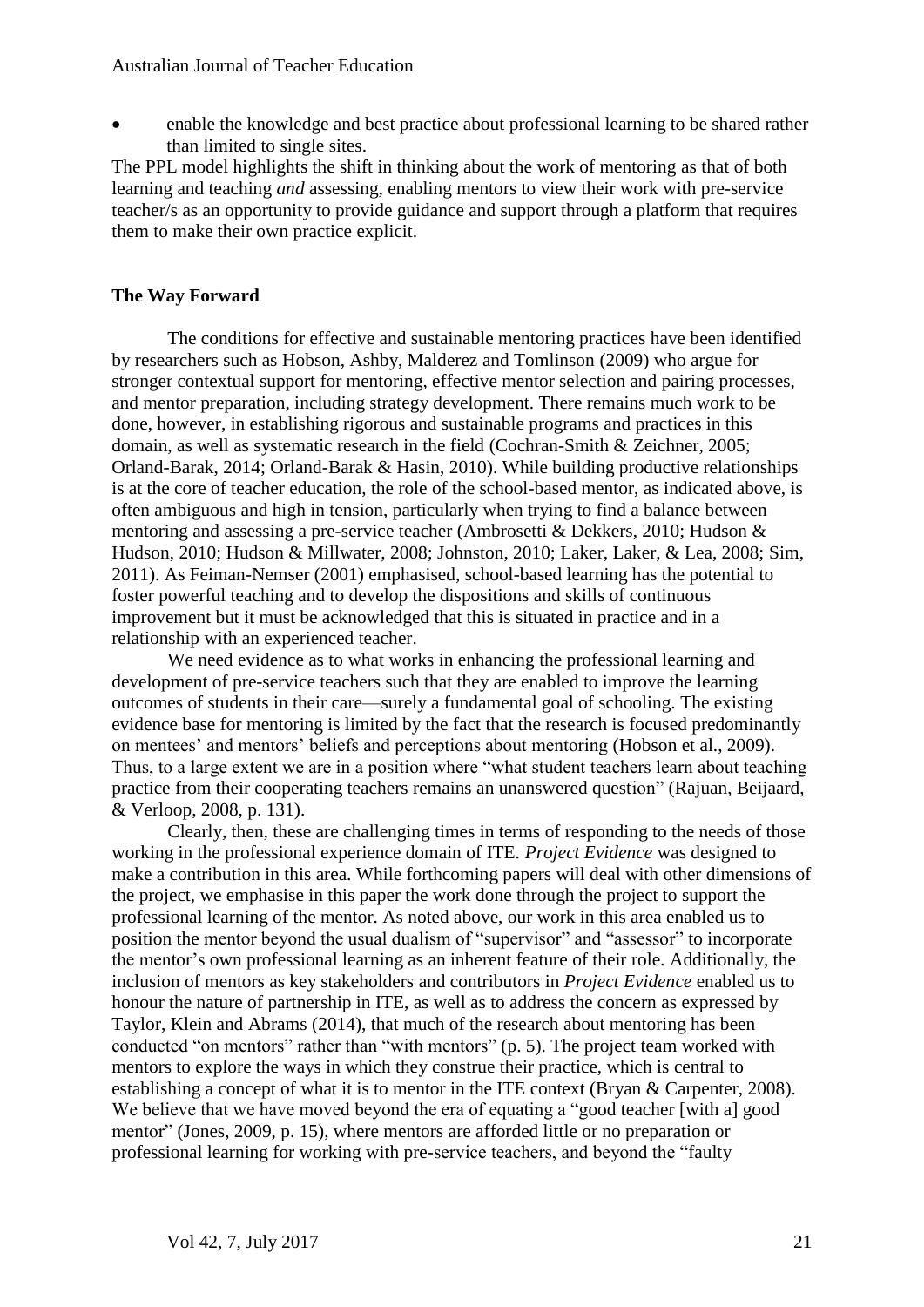assumption that pre-service teacher education is the sole responsibility of universities or colleges of education" (Clarke et al., 2012, p. 168).

#### **References**

- Allen, J.M. (2011). Stakeholders' perspectives of the nature and role of assessment during practicum. *Teaching and Teacher Education, 27*(4), 742-750. <https://doi.org/10.1016/j.tate.2010.12.004>
- Ambrosetti, A., & Deckers, J. (2010). The interconnectedness of the roles of mentors and mentees in pre-service teacher education mentoring relationships. *Australian Journal of Teacher Education, 35*(6), 42-55. <https://doi.org/10.14221/ajte.2010v35n6.3>
- Australian Government. (2005). The Australian Government Quality Teacher programme (AGQTP): Cross-sectoral Strategic Plan 2006-2009. Retrieved February 12, 2006 from

https://www.eduweb.vic.gov.au/edulibrary/public/teachlearn/teacher/proflearn/DETVi cCross-sectoral2006-2009AGQTPStrategicPlan.pdf

- Australian Institute for Teaching and School Leadership (AITSL). (2014). *Australian Professional Standards for Teachers*. Melbourne, Vic: Author.
- Barab, S.A., & Duffy, T. (2000). From practice fields to communities of practice. In D. Jonassen & S. Land (Eds.), *Theoretical foundations of learning environments* (pp. 25- 56). New York: Routledge.
- Bearman, S., Blake-Beard, S., Hunt, L., & Crosby, F.J. (2007). New directions in mentoring. In T.D. Allen & L.T. Eby (Eds.), *The Blackwell handbook of mentoring: A multiple perspectives approach* (pp. 375-395). Malden, MA: Blackwell. <https://doi.org/10.1002/9780470691960.ch23>
- Bhabha, H.K. (1994). *The location of culture*. London: Psychology Press.
- Bradbury, L.U., & Koballa Jr, T.R. (2008). Borders to cross: Identifying sources of tension in mentor–intern relationships. *Teaching and Teacher Education, 24*(8), 2132-2145. <https://doi.org/10.1016/j.tate.2008.03.002>
- Bray, L., & Nettleton, P. (2007). Assessor or mentor? Role confusion in professional education. *Nurse Education Today, 27*(8), 848-855. <https://doi.org/10.1016/j.nedt.2006.11.006>
- Bryan, H., & Carpenter, C. (2008). Mentoring: A practice developed in community? *Journal of In-service education, 34*(1), 47-59.<https://doi.org/10.1080/13674580701828245>
- Buysse, V., Sparkman, K., & Wesley, P. (2003). Communities of practice: Connecting what we know with what we do. *Exceptional Children, 69*(3), 263-277. <https://doi.org/10.1177/001440290306900301>
- Clarke, A., Collins, J., Triggs, V., Nielsen, W., Augustine, A., Coulter, D., & Weil, F. (2012). The Mentoring Profile Inventory: an online professional development resource for cooperating teachers. *Teaching Education, 23*(2), 167-194. <https://doi.org/10.1080/10476210.2011.625086>
- Cochran-Smith, M., & Zeichner, K.M. (2005). Executive summary. In M. Cochran- Smith & K.M. Zeichner (Eds.), *Studying teacher education*. Mahwah, NJ: Lawrence Erlbaum.
- Colley, H. (2002). A 'rough guide' to the history of mentoring from a Marxist feminist perspective. *Journal of Education for Teaching, 28*(3), 257-273. <https://doi.org/10.1080/0260747022000021403>
- Department of Education and Training. (2015). *Teacher Education Ministerial Advisory Group. Action Now: Classroom Ready Teachers. Australian Government Response*. Canberra: Author.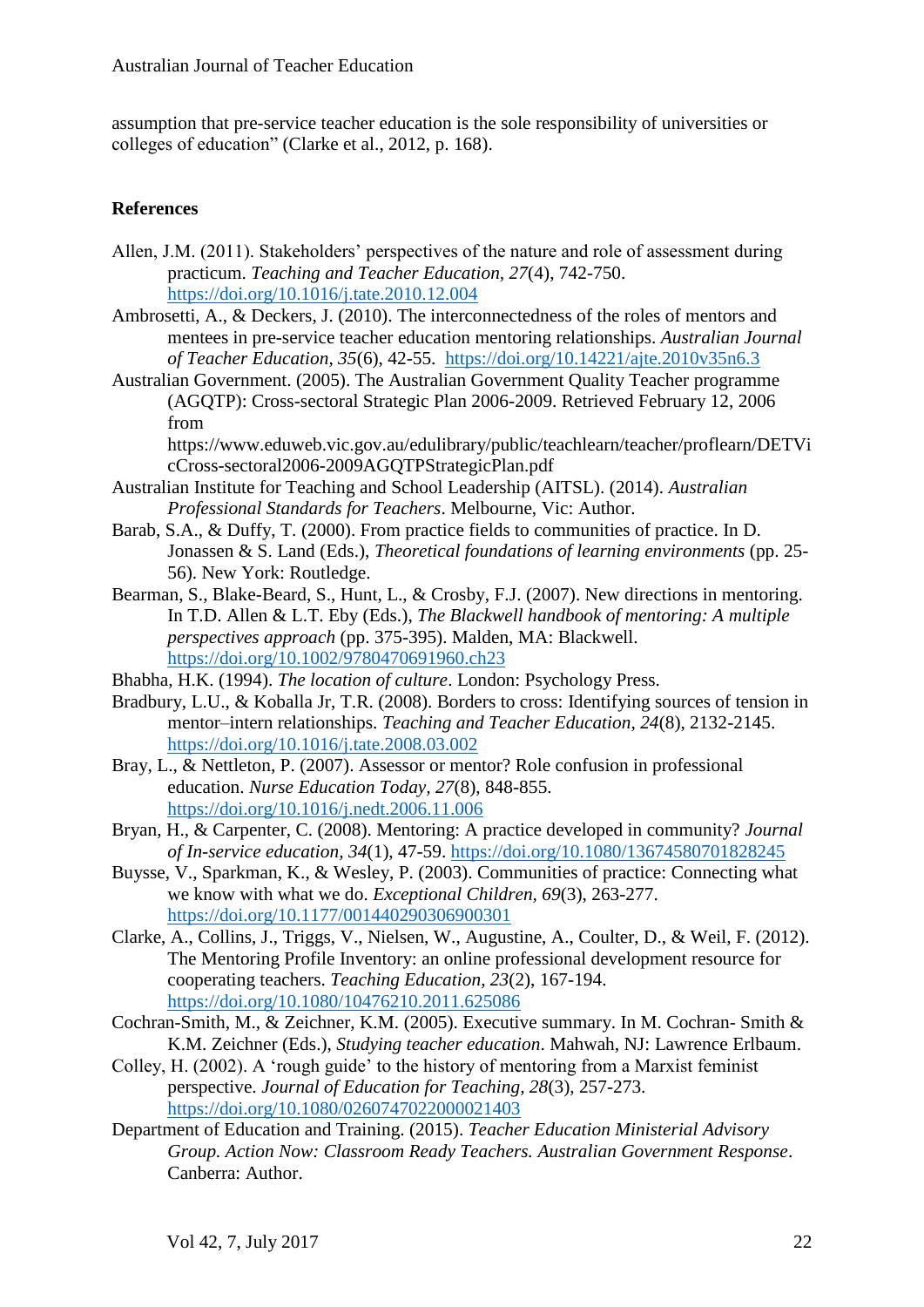- Dewey, J. (1904). The relation of theory to practice in education. In C.A. McMurry (Ed.), *The relation between theory and practice in the education of teachers: Third Yearbook of the National Society for the Scientific Study of Education, part 1* (pp. 9- 30). Chicago: The University of Chicago Press.
- Fairbanks, C.M., Freedman, D., & Kahn, C. (2000). The role of effective mentors in learning to teach. *Journal of Teacher Education, 51*(2), 102-112. <https://doi.org/10.1177/002248710005100204>
- Feiman-Nemser, S. (2001). From preparation to practice: Designing a continuum to strengthen and sustain teaching. *The Teachers College Record, 103*(6), 1013-1055. <https://doi.org/10.1111/0161-4681.00141>
- Hobson, A.J., Ashby, P., Malderez, A., & Tomlinson, P.D. (2009). Mentoring beginning teachers: What we know and what we don't. *Teaching and Teacher Education, 25*(1), 207-216.<https://doi.org/10.1016/j.tate.2008.09.001>
- Hudson, P. (2010). Mentors report on their own mentoring practices. *Australian Journal of Teacher Education, 35*(7), 29-42.<https://doi.org/10.14221/ajte.2010v35n7.3>
- Hudson, P. (2013). Strategies for mentoring pedagogical knowledge. *Teachers and Teaching: Theory and Practice, 19*(4), 363-381.<https://doi.org/10.1080/13540602.2013.770226>
- Hudson, P., & Hudson, S. (2010). Mentor educators' understandings of mentoring pre-service primary teachers. *The International Journal of Learning, 17*(2), 157-170.
- Hudson, P., & Millwater, J. (2008). Mentors' views about developing effective English teaching practices. *Australian Journal of Teacher Education, 33*(5), 1-13. <https://doi.org/10.14221/ajte.2008v33n5.1>
- Johnston, D.H. (2010). 'Losing the joy': Student teachers' experiences of problematic relations with host teachers on school placement. *Teacher Development, 14*(3), 307- 320. <https://doi.org/10.1080/13664530.2010.504012>
- Jones, M. (2009). Supporting the supporters of novice teachers: An analysis of mentors' needs from twelve European countries presented from an English perspective. *Research in Comparative and International Education, 4*(1), 4-21. <https://doi.org/10.2304/rcie.2009.4.1.4>
- Kennedy, M. (1999). The role of preservice teacher education. In L. Darling-Hammond & G. Sykes (Eds.), *Teaching as the learning profession: Handbook of policy and practice* (pp. 54-85). San Francisco, CA: Jossey-Bass.
- Laker, A., Laker, J.C., & Lea, S. (2008). Sources of support for pre-service teachers during school experience. *Mentoring & Tutoring: Partnership in Learning, 16*(2), 125-140. <https://doi.org/10.1080/13611260801916234>
- Lave, J., & Wenger, E. (1991). *Situated learning: Legitimate peripheral participation*. Cambridge: Cambridge University Press. <https://doi.org/10.1017/CBO9780511815355>
- Le Cornu, R. (2009). Building resilience in pre-service teachers. *Teaching and Teacher Education, 25*(5), 717-723. <https://doi.org/10.1016/j.tate.2008.11.016>
- Le Cornu, R. (2010). Changing roles, relationships and responsibilities in changing times. *Asia-Pacific Journal of Teacher Education, 38*(3), 195-206. <https://doi.org/10.1080/1359866X.2010.493298>
- Le Cornu, R., & Ewing, R. (2008). Reconceptualising professional experiences in preservice teacher education: Reconstructing the past to embrace the future. *Teaching and Teacher Education, 24*, 1799-1812.<https://doi.org/10.1016/j.tate.2008.02.008>
- Lentz, E., & Allen, T.D. (2007). Reflections on naturally occurring mentoring relationships. In T.D. Allen & L.T. Eby (Eds.), *The Blackwell handbook of mentoring: A multiple perspectives approach* (pp. 159-162). Malden, MA: Blackwell.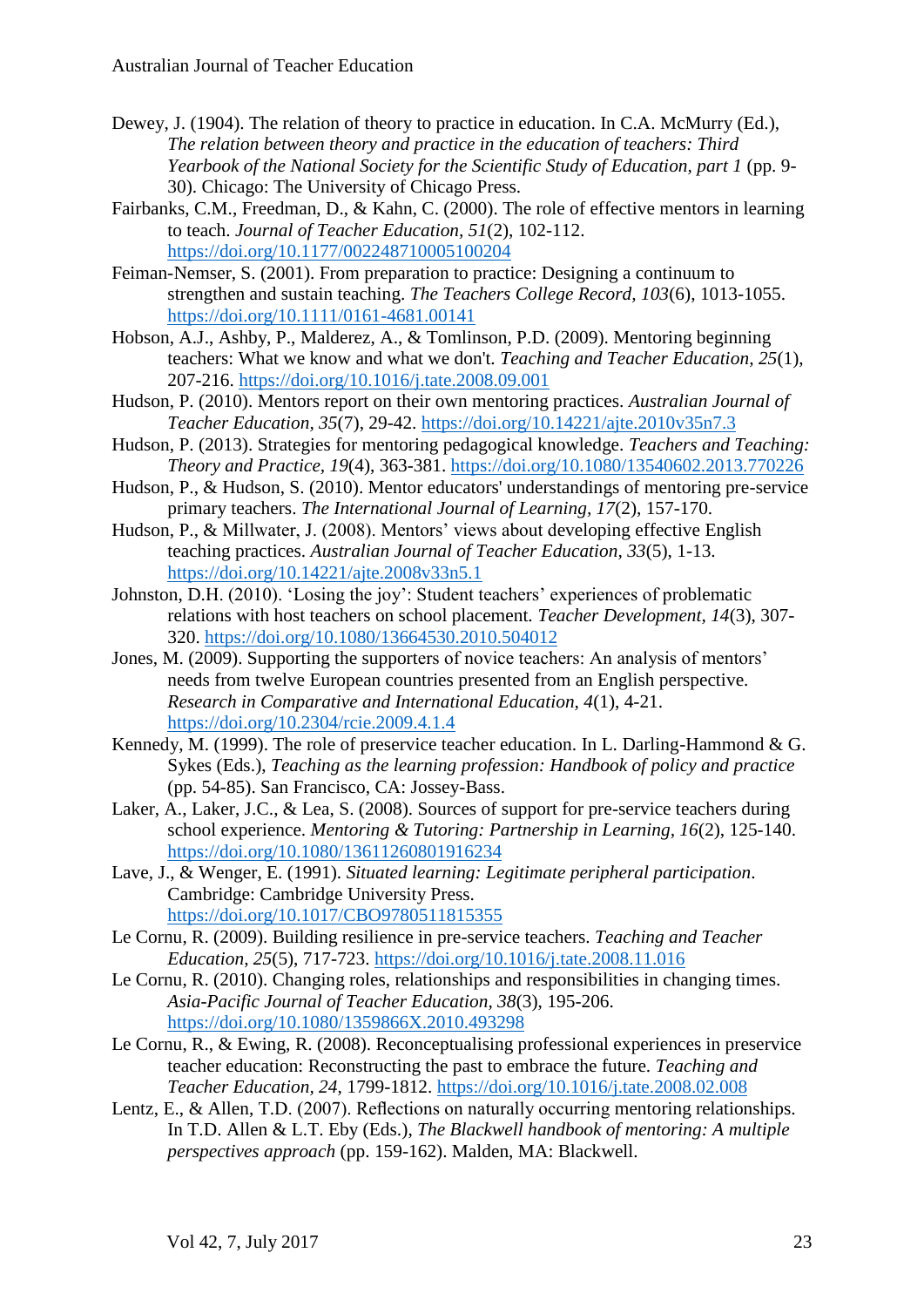- Mattson, M., Eilertson, T., & Rorrison, D. (Eds.). (2011). *A practicum turn in teacher education*. Rotterdam: Sense. <https://doi.org/10.1007/978-94-6091-711-0>
- Maynard, T. (2000). Learning to teach or learning to manage mentors? Experiences of school-based teacher training. *Mentoring and Tutoring, 8*(1), 17-30. <https://doi.org/10.1080/713685510>
- Monaghan, J., & Lunt, N. (1992). Mentoring: Person, process, practice, and problems. *British Journal of Educational Studies, 40*(3), 248-263. <https://doi.org/10.1080/00071005.1992.9973929>
- Montecinos, C., Walker, H., & Maldonado, F. (2015). School administrators and university practicum supervisors as boundary brokers for initial teacher education in Chile. *Teaching and Teacher Education, 49*, 1-10.<https://doi.org/10.1016/j.tate.2015.02.011>
- National Council for Accreditation of Teacher Education. (2014). Program standards and report forms. Retrieved 11 May 2015, from http://www.ncate.org/Standards/ProgramStandardsandReportForms/tabid/676/Default .aspx
- Naweed, A., & Ambrosetti, A. (2015). Mentoring in the rail context: the influence of training, style, and practice. *Journal of Workplace Learning, 27*(1), 3-18. <https://doi.org/10.1108/JWL-11-2013-0098>
- Orland-Barak, L. (2014). Mediation in mentoring: A synthesis of studies in *Teaching and Teacher Education*. *Teaching and Teacher Education, 44*, 180-188. <https://doi.org/10.1016/j.tate.2014.07.011>
- Orland-Barak, L., & Hasin, R. (2010). Exemplary mentors' perspectives towards mentoring across mentoring contexts: Lessons from collective case studies. *Teaching and Teacher Education, 26*(3), 427-437.<https://doi.org/10.1016/j.tate.2009.05.009>
- Palincsar, A.S., Magnusson, S.J., Marano, N., Ford, D., & Brown, N. (1998). Designing a community of practice: Principles and practices of the GIsML community. *Teaching and Teacher Education, 14*(1), 5-19. [https://doi.org/10.1016/S0742-051X\(97\)00057-7](https://doi.org/10.1016/S0742-051X%2897%2900057-7)
- Rajuan, M., Beijaard, D., & Verloop, N. (2008). What do student teachers learn? Perceptions of learning in mentoring relationships. *New Educator, 4*(2), 133-151. <https://doi.org/10.1080/15476880802014314>
- Schön, D.A. (2003). *The reflective practitioner: How professionals think in action*. Aldershot, UK: Ashgate.
- Sim, C. (2011). 'You've either got [it] or you haven't' conflicted supervision of pre-service teachers. *Asia-Pacific Journal of Teacher Education, 39*(2), 139-149. <https://doi.org/10.1080/1359866X.2011.560653>
- Soja, E.W. (1996). *Thirdspace: Journeys to Los Angeles and other real-and-imagined places*. Cambridge, MA: Blackwell.
- Taylor, M., Klein, E.J., & Abrams, L. (2014). Tensions of reimagining our roles as teacher educators in a third space: Revisiting a co/autoethnography through a faculty lens. *Studying Teacher Education, 10*(1), 3-19. <https://doi.org/10.1080/17425964.2013.866549>
- Teacher Education Ministerial Advisory Group (TEMAG). (2014). *Action Now: Classroom Ready Teachers*. Canberra: Department of Education and Training.
- United Kingdom Department of Education. (2011). Teachers' Standards: Guidance for school leaders, school staff and governing bodies. London: Author.
- Walkington, J. (2005). Mentoring pre-service teachers in the preschool setting: Perceptions of the role. *Australian Journal of Early Childhood, 30*(1), 28-35.
- Wang, J., & Odell, S.J. (2002). Mentored learning to teach according to standard-based reform: A critical review. *Review of Educational Research, 72*(3), 481-546. <https://doi.org/10.3102/00346543072003481>